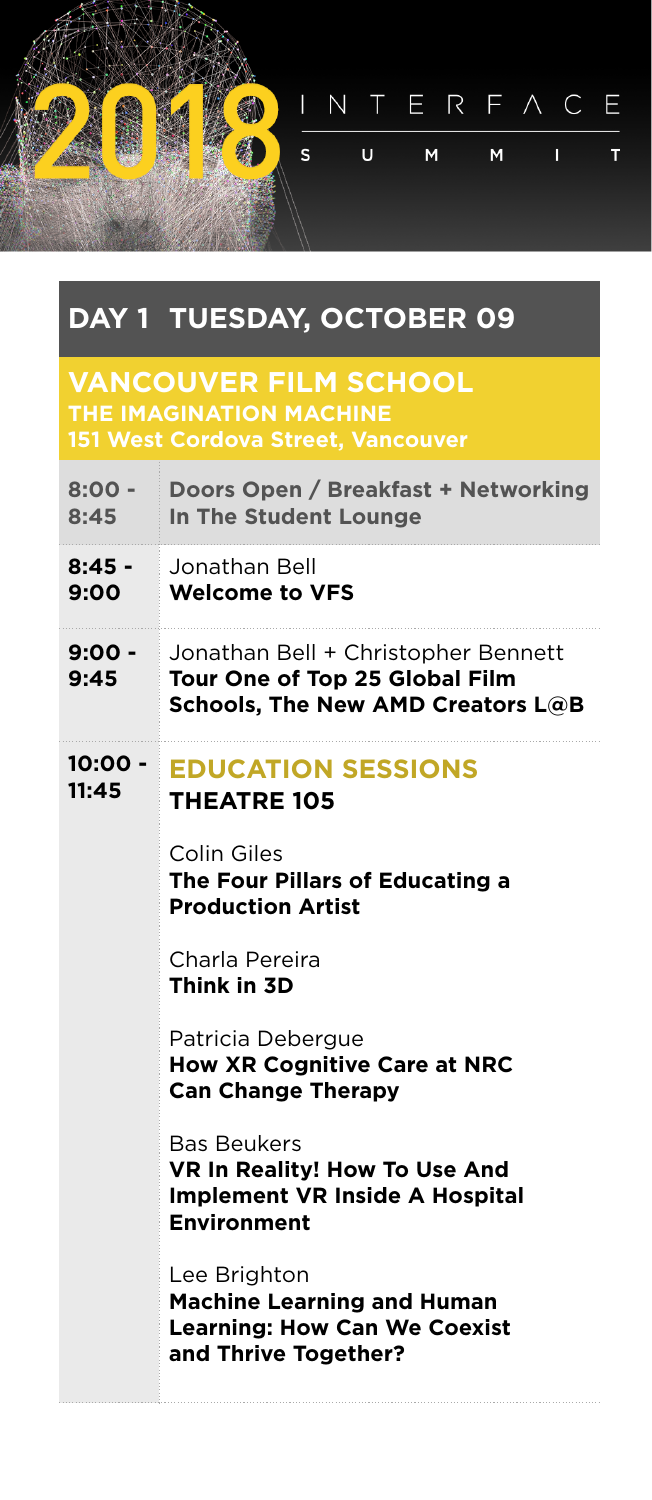| 10:00 -<br>11:45 | <b>EDUCATION SESSIONS</b><br><b>THEATRE 106</b>                                                                  |
|------------------|------------------------------------------------------------------------------------------------------------------|
|                  | Allan Noordvyk<br>How A.I. and Digital Imaging Can<br><b>Transform A Skin Cancer Patient's</b><br><b>Journey</b> |
|                  | Roger Tam<br><b>Machine Learning for Brain Images</b><br>for Precision Health                                    |
|                  | <b>Rory Armes</b><br><b>How Predictive AI Can Be Used</b><br>To Bring Value In Health Profiles                   |
|                  | Lukas-Karim Merhi<br><b>Bringing The Hand Into The Digital</b><br>Age                                            |
|                  | Dr. Teri Fisher<br><b>How AI and Voice In Healthcare Will</b><br><b>Transform Medicine</b>                       |
|                  |                                                                                                                  |
| 12:00 -<br>1:00  | <b>Lunch + Networking</b><br><b>Watch Award-Winning Reels</b>                                                    |
| 1:00 -<br>2:00   | <b>PANEL - STUDIO 9</b>                                                                                          |
|                  | Michael Bidu<br>Getting ready for VR/AR/MR/XR<br>for Enterprise                                                  |
|                  | Panelists: Walter Greenleaf, Charla<br>Pereira, Allan Noordvyk, Colin Giles,<br>Robert DiRaddo                   |
| 2:00 -<br>3:00   | <b>PANEL - STUDIO 9</b>                                                                                          |
|                  | Rizwan Kheraj<br><b>Accelerating Access To Research</b><br>and Innovation                                        |
|                  | <b>Panelists: Garth Smith, Matt Vogl,</b><br>Giuseppe Riva, Patricia Debergue                                    |